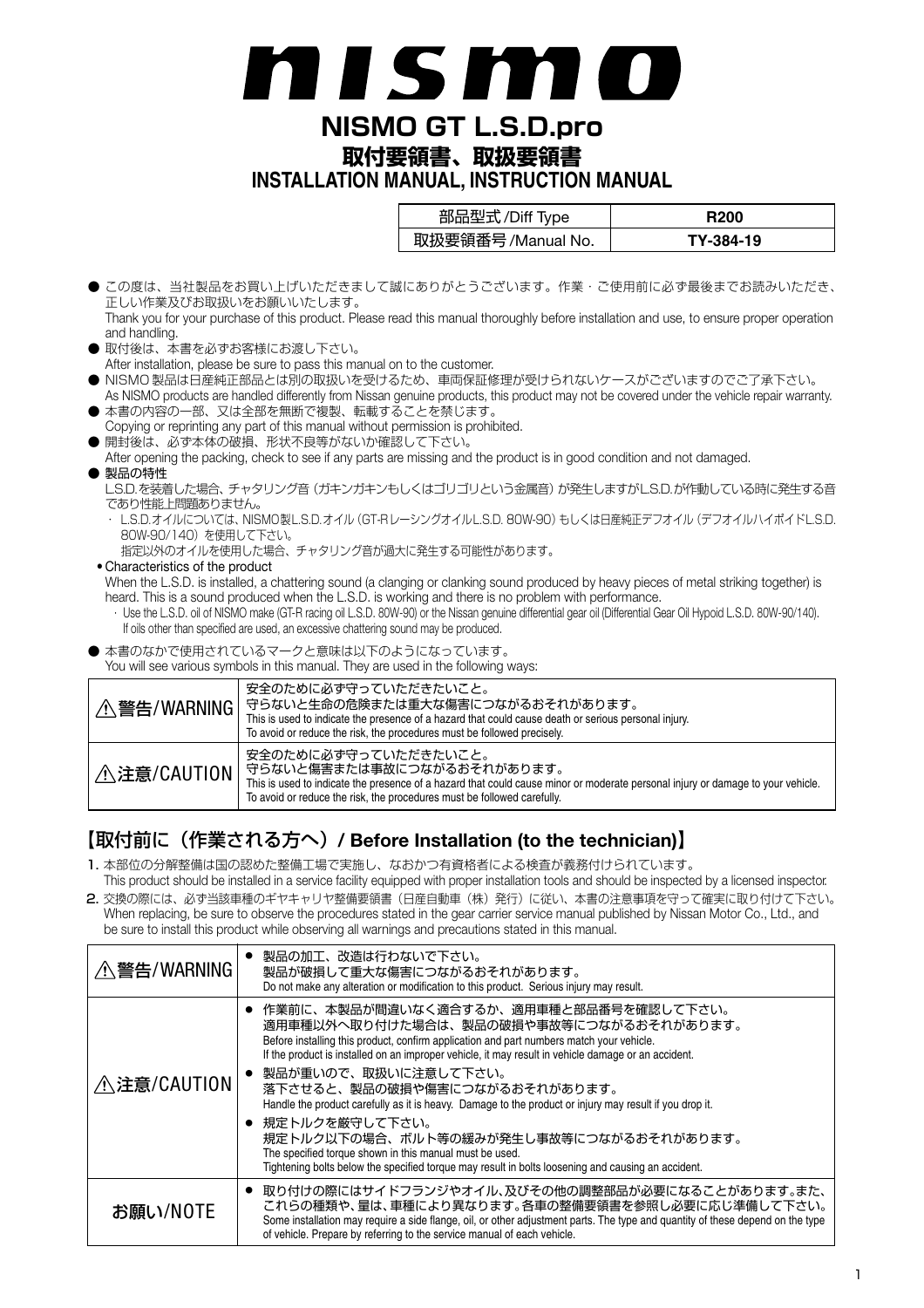# 【使用する前に(お客様へ)**/ Before Using (to the customer)**】

| / 警告/WARNING | ● 急発進、急制動、急旋回、法定速度以上での連続運転等の、乱暴な運転はやめて下さい。<br>車を早く傷めるだけでなく、重大な傷害につながるおそれがあります。<br>Always observe rules, regulations and posted speed limits when operating any motor vehicle.<br>Not doing so may result in only damage to your vehicle or could cause serious personal injury.<br>● 走行中に異音、振動等の異常を発見したら直ちに安全な場所に停車し適切な処置をして下さい。<br>そのまま走行すると、思わぬ事故につながるおそれがあります。<br>If any abnormal noises are heard or abnormal vibrations are felt, immediately stop the vehicle in a safe place and check your vehicle.<br>Driving with an abnormal condition may result in an accident and serious personal injury.<br>● 製品本来の用途以外には使用しないで下さい。<br>用途以外でのご使用による事故、怪我等の責任は一切負いません。<br>Do not use the product for anything other than the purpose described in this manual.<br>Any accident or injury incurred by improper use of this product is the sole responsibility of the user. |
|--------------|--------------------------------------------------------------------------------------------------------------------------------------------------------------------------------------------------------------------------------------------------------------------------------------------------------------------------------------------------------------------------------------------------------------------------------------------------------------------------------------------------------------------------------------------------------------------------------------------------------------------------------------------------------------------------------------------------------------------------------------------------------------------------------------------------------------------------------------------------------------------------|
| お願い/NOTE     | ● 60km/h以下の速度で 300km 位ならし運転を行って下さい。<br>After installation, test-drive the vehicle for about 180 miles (300 km) at speeds less than 40 mph (60 kph). Avoid any quick maneuvers.<br>製品交換後は、車両の動きが変わります、安全運転で走行して下さい。<br>The response and motion of the vehicle will change after installation. Always drive safely.                                                                                                                                                                                                                                                                                                                                                                                                                                                                                                                                                        |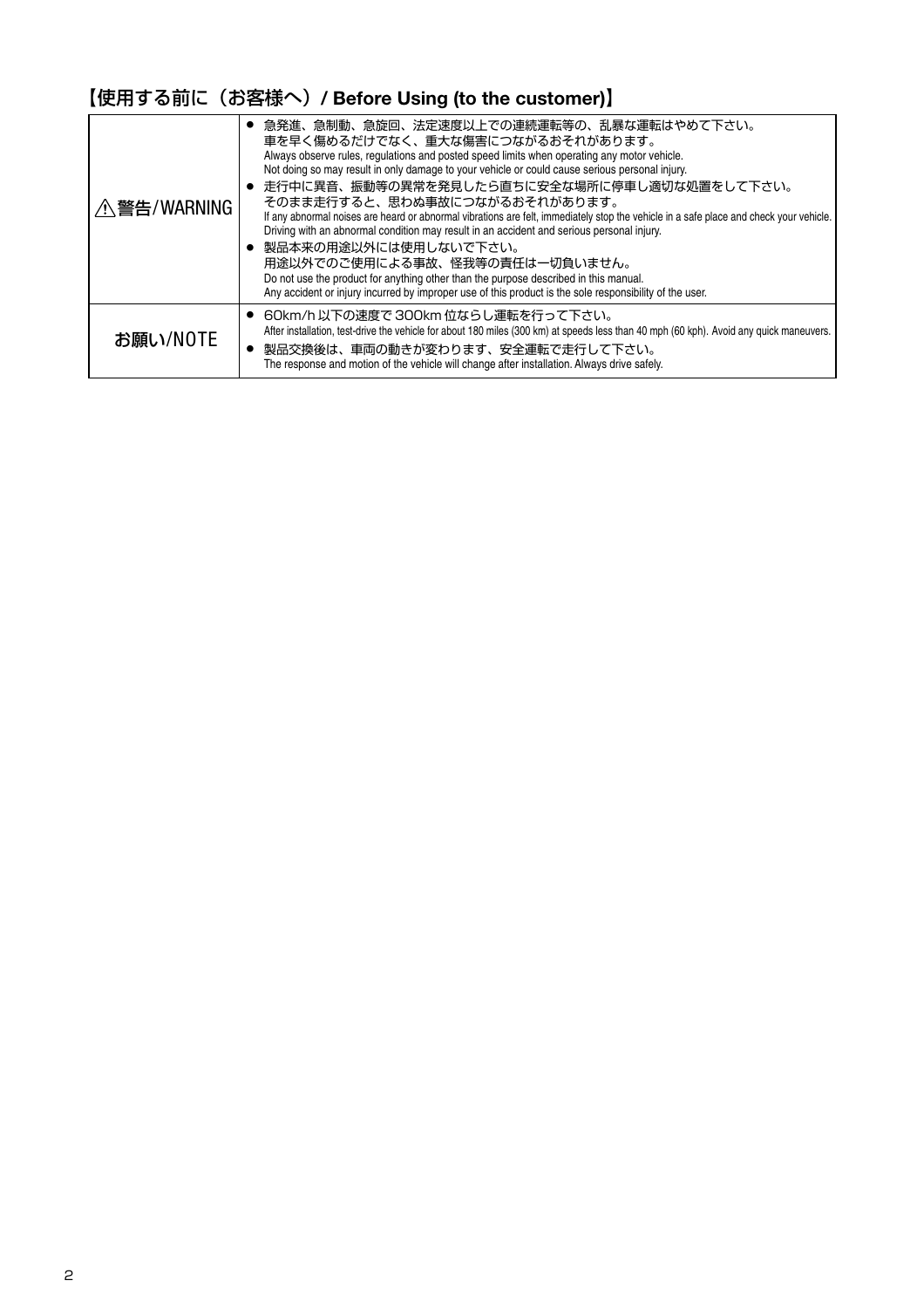# NISMO L.S.D. キット構成表 **/NISMO L.S.D. KIT CONTENTS**

【L.S.D. キット】のキット構成は、下表のとおり L.S.D. 本体の他に装着に必要な部品を同梱しました。 The L.S.D. kit contains the parts required for installation as well as the L.S.D. as shown in the following table.

|                                     | R200 pro タイプ 1.5WAY /R200_pro-type 1.5 WAY |             |                |                |               |               |               |   |  |
|-------------------------------------|--------------------------------------------|-------------|----------------|----------------|---------------|---------------|---------------|---|--|
| キット番号/KIT No.                       | 38420 RSS15-B5                             |             | 38420 RSS15-C5 | 38420 RSS15-D5 |               | 38420 RSS15-E |               |   |  |
| LSD本体/L.S.D.                        | 38420 RSS15<br>38420 RSS15                 |             |                |                | 38420 RSS15   | 38420 RSS15   |               |   |  |
|                                     | 38220-AA076                                | P           | 38220-0V161    | 2              | 38220-RSS50   |               | 38220-05U01   | ଠ |  |
| サイドフランジ (個数) /Side Flange (qty.)    |                                            |             |                |                | 38220-4P071   |               |               |   |  |
| サイドBRG (個) /Side Bearing (qty.)     | 38440-N3110                                |             | 38440-N3110    | 2              | 38440-N3110   | 2             | 38440-N3110   | O |  |
| オイルシール (個) /Oil Seal (qty.)         | 38342-P9000                                | 2           | 38342-P9000    | 2              | 38342-P9000   | 2             | 38342-P9000   | C |  |
| ガスケット (個) /Gasket (qty.)            | 38320-40F02                                | 38320-40F02 |                |                | 38320-40F02   |               | 38320-40F02   |   |  |
| リングギヤボルト (個) /Ring Gear Bolt (qty.) | 38102 RS500                                | 10          | 38102 RS500    | 10             | 38102 RS500   | 10            |               |   |  |
| オイル_1.5 L (缶) /Oil_1.5 L (can)      | KLD80 RN915-2                              |             | KLD80 RN915-2  |                | KLD80 RN915-2 |               | KLD80 RN915-2 |   |  |

|                                     | R200_pro タイプ 1.5WAY 45°カム仕様 /R200_pro-type 1.5 WAY 45° for Cam |             |                |                |               |               |               |   |  |
|-------------------------------------|----------------------------------------------------------------|-------------|----------------|----------------|---------------|---------------|---------------|---|--|
| キット番号/KIT No.                       | 38420 RSS17-B5                                                 |             | 38420 RSS17-C5 | 38420 RSS17-D5 |               | 38420 RSS17-E |               |   |  |
| LSD本体/L.S.D.                        | 38420 RSS17                                                    | 38420 RSS17 | 38420 RSS17    |                | 38420 RSS17   |               |               |   |  |
|                                     | 38220-AA076                                                    | 2           | 38220-0V161    | 2              | 38220-RSS50   |               | 38220-05U01   | 2 |  |
| サイドフランジ (個数) /Side Flange (qty.)    |                                                                |             |                |                | 38220-4P071   |               |               |   |  |
| サイドBRG (個) /Side Bearing (qty.)     | 38440-N3110                                                    | 2           | 38440-N3110    | 2              | 38440-N3110   | 2             | 38440-N3110   | 2 |  |
| オイルシール (個) /Oil Seal (qty.)         | 38342-P9000                                                    | P           | 38342-P9000    | 2              | 38342-P9000   | 2             | 38342-P9000   | 2 |  |
| ガスケット (個) /Gasket (qty.)            | 38320-40F02                                                    |             | 38320-40F02    |                | 38320-40F02   |               | 38320-40F02   |   |  |
| リングギヤボルト (個) /Ring Gear Bolt (qty.) | 38102 RS500                                                    | 10          | 38102 RS500    | 10             | 38102 RS500   | 10            |               |   |  |
| オイル_1.5 L (缶) /Oil_1.5 L (can)      | KLD80 RN915-2                                                  |             | KLD80 RN915-2  |                | KLD80 RN915-2 |               | KLD80 RN915-2 |   |  |

|                                     | R200 pro タイプ 2WAY /R200 pro-type 2 WAY |             |                |                |               |               |               |   |  |
|-------------------------------------|----------------------------------------|-------------|----------------|----------------|---------------|---------------|---------------|---|--|
| キット番号/KIT No.                       | 38420 RSS20-B5                         |             | 38420 RSS20-C5 | 38420 RSS20-D5 |               | 38420 RSS20-E |               |   |  |
| LSD本体/L.S.D.                        | 38420 RSS20                            | 38420 RSS20 | 38420 RSS20    |                | 38420 RSS20   |               |               |   |  |
|                                     | 38220-AA076                            | ς           | 38220-0V161    | 2              | 38220-RSS50   |               | 38220-05U01   | P |  |
| サイドフランジ (個数) /Side Flange (qty.)    |                                        |             |                |                | 38220-4P071   |               |               |   |  |
| サイドBRG (個) /Side Bearing (qty.)     | 38440-N3110                            | 2           | 38440-N3110    | ς              | 38440-N3110   | 2             | 38440-N3110   | P |  |
| オイルシール (個) /Oil Seal (qty.)         | 38342-P9000                            | 2           | 38342-P9000    | 2              | 38342-P9000   | 2             | 38342-P9000   | 2 |  |
| ガスケット (個) /Gasket (qty.)            | 38320-40F02                            |             | 38320-40F02    |                | 38320-40F02   |               | 38320-40F02   |   |  |
| リングギヤボルト (個) /Ring Gear Bolt (qty.) | 38102 RS500                            | 10          | 38102 RS500    | 10             | 38102 RS500   | 10            |               |   |  |
| オイル_1.5 L (缶) /Oil_1.5 L (can)      | KLD80 RN915-2                          |             | KLD80 RN915-2  |                | KLD80 RN915-2 |               | KLD80 RN915-2 |   |  |

|                                     | R200 GT 1.5WAY |   |               |    |                |   |               |    |                |              |
|-------------------------------------|----------------|---|---------------|----|----------------|---|---------------|----|----------------|--------------|
| キット番号/KIT No.                       | 38420 RS015-A  |   | 38420 RS015-B |    | 38420 RS015-BA |   | 38420 RS015-C |    | 38420 RS015-CA |              |
| LSD本体/L.S.D.                        | 38420 RS015    |   | 38420 RS015   |    | 38420 RS015    |   | 38420 RS015   |    | 38420 RS015    |              |
|                                     |                |   | 38220 4P260   |    | 38220 0V770    |   | 38220 4P060   |    | 38220 29U60    |              |
| サイドフランジ (個数) /Side Flange (qty.)    |                |   | 38220 4P261   |    | 38220 0V771    |   | 38220 4P061   |    | 38220 29U61    |              |
| サイドBRG (個) /Side Bearing (qty.)     | 38440-N3110    | 2 | 38440-N3110   | 2  | 38440-N3110    |   | 38440-N3110   | 2  | 38440-N3110    | 2            |
| オイルシール (個) /Oil Seal (qty.)         | 38342-P9000    | 2 | 38342-P9000   | 2  | 38342-P9000    | 2 | 38342-P9000   | 2  | 38342-P9000    | $^{\circ}$ 2 |
| ガスケット (個) /Gasket (qty.)            | 38320-40F02    |   | 38320-40F02   |    | 38320-40F02    |   | 38320-40F02   |    | 38320-40F02    |              |
| リングギヤボルト (個) /Ring Gear Bolt (qty.) | 38102 RS500    |   | 38102 RS500   | 10 | 38102 RS500    |   | 38102 RS500   | 10 |                |              |
| オイル 1.5 L (缶) /Oil 1.5 L (can)      | KLD80 RN915-2  |   | KLD80 RN915-2 |    | KLD80 RN915-2  |   | KLD80 RN915-2 |    | KLD80 RN915-2  |              |

|                                     | <b>R200 GT 2WAY</b> |   |               |   |                |  |               |    |                |        |
|-------------------------------------|---------------------|---|---------------|---|----------------|--|---------------|----|----------------|--------|
| キット番号/KIT No.                       | 38420 RS020-A       |   | 38420 RS020-B |   | 38420 RS020-BA |  | 38420 RS020-C |    | 38420 RS020-CA |        |
| LSD本体/L.S.D.                        | 38420 RS020         |   | 38420 RS020   |   | 38420 RS020    |  | 38420 RS020   |    | 38420 RS020    |        |
|                                     |                     |   | 38220 4P260   |   | 38220 0V770    |  | 38220 4P060   |    | 38220 29U60    |        |
| サイドフランジ (個数) /Side Flange (qty.)    |                     |   | 38220 4P261   |   | 38220 0V771    |  | 38220 4P061   |    | 38220 29U61    |        |
| サイドBRG (個) /Side Bearing (qty.)     | 38440-N3110         | 2 | 38440-N3110   | 2 | 38440-N3110    |  | 38440-N3110   |    | 38440-N3110    | $^2$ . |
| オイルシール (個) /Oil Seal (qty.)         | 38342-P9000         | 2 | 38342-P9000   | 2 | 38342-P9000    |  | 38342-P9000   | 2  | 38342-P9000    | 2.     |
| ガスケット (個) /Gasket (qty.)            | 38320-40F02         |   | 38320-40F02   |   | 38320-40F02    |  | 38320-40F02   |    | 38320-40F02    |        |
| リングギヤボルト (個) /Ring Gear Bolt (qty.) |                     |   | 38102 RS500   |   | 38102 RS500    |  | 38102 RS500   | 10 | 38102 RS500    |        |
| オイル_1.5 L (缶) /Oil_1.5 L (can)      | KLD80 RN915-2       |   | KLD80 RN915-2 |   | KLD80 RN915-2  |  | KLD80 RN915-2 |    | KLD80 RN915-2  |        |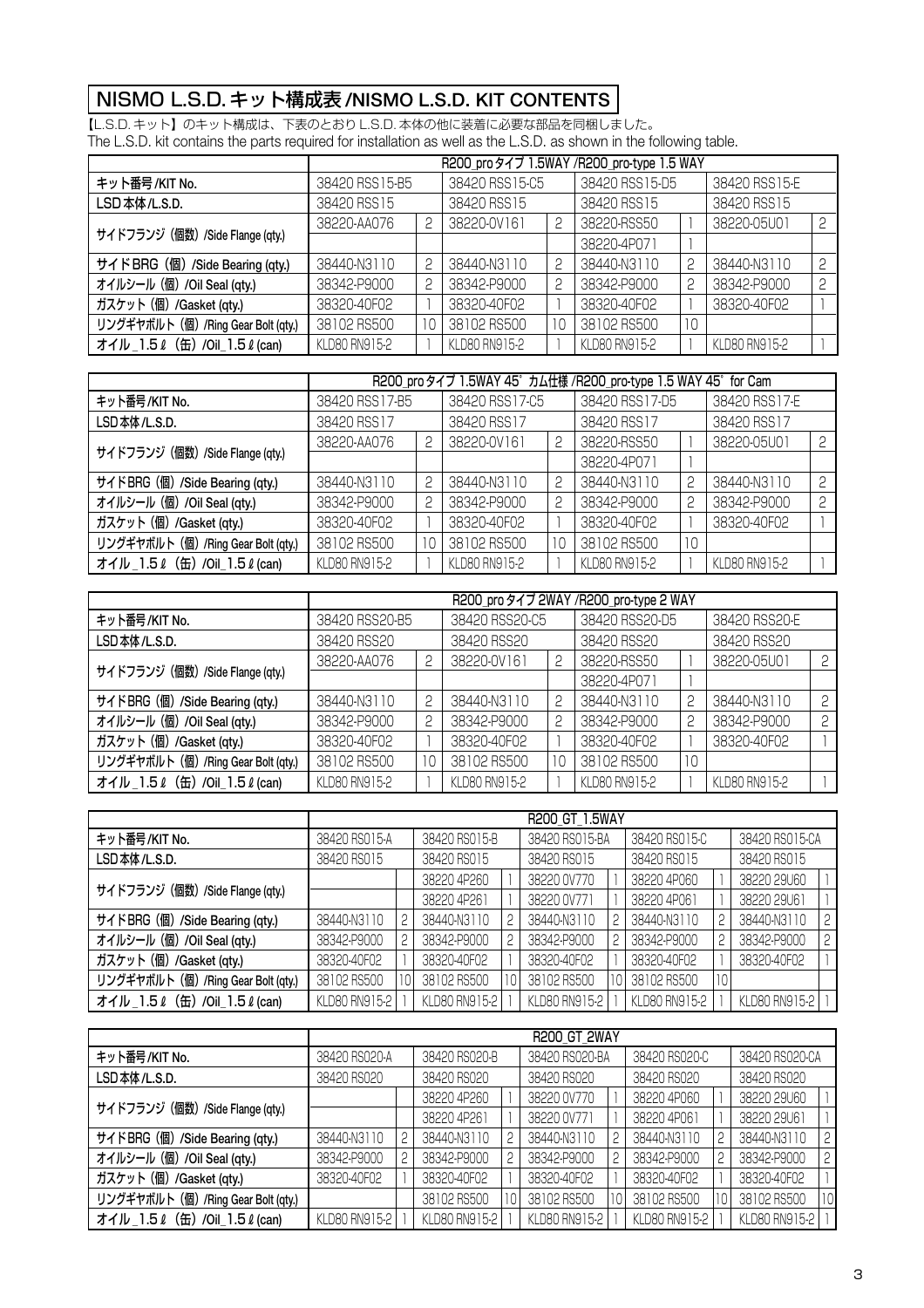# 取付手順 **/INSTALLATION PROCEDURE**

#### **1. 純正ギヤキャリヤの取り付け、取り外し /Installation and Removal of Genuine Gear Carrier**

- ※純正ギヤキャリヤの取り付け、取り外しに関する作業は、日産自動車(株)発行の整備要領書に従って 実施して下さい。
- \* When removing or installing the genuine gear carrier, be sure to observe the procedures stated in the gear carrier service manual published by Nissan Motor Co., Ltd.
- ※ギヤキャリヤの取付前に 12 ページを参考にイニシャルトルク調整のポジションを確認して下さい。
- \* Before installing the gear carrier, refer to page 12 to confirm the position of the initial torque adjustment.

#### **2. ギヤキャリヤ分解 /Disassembly of Gear Carrier**

**1)**キャリヤケースカバー取付ボルト(8 本)を外す。 **Remove the eight installation bolts securing carrier case cover.**



- **2)**ギヤキャリヤケースを万力に固定する。 **Hold gear carrier case in vise.**
- **3)**サイドフランジにスライディングハンマーを取り付けて サイドフランジを取り外す。 注意:分解時、左右判るようにしておくこと。

**Attach sliding hammer to side flange to remove it.**

 $\triangle$  CAUTION: Right and left parts should be distinct from each other during disassembly.

#### **4) ベアリングキャップボルト (4本) を外す。**

・ベアリングキャップとキャリヤケースの合いマーク (ペイント)を確認する。合いマークがない場合ペイント 等を使用し、合いマークを付ける。

#### **Remove four bearing cap bolts.**

 \* Confirm alignment marks (painted) of bearing cap and carrier case. If there is no alignment mark, paint it.  $\mathbf{a} \in \mathbb{R}$  and  $\mathbf{a} \in \mathbb{R}$  and  $\mathbf{a} \in \mathbb{R}$  alignment mark (painted)



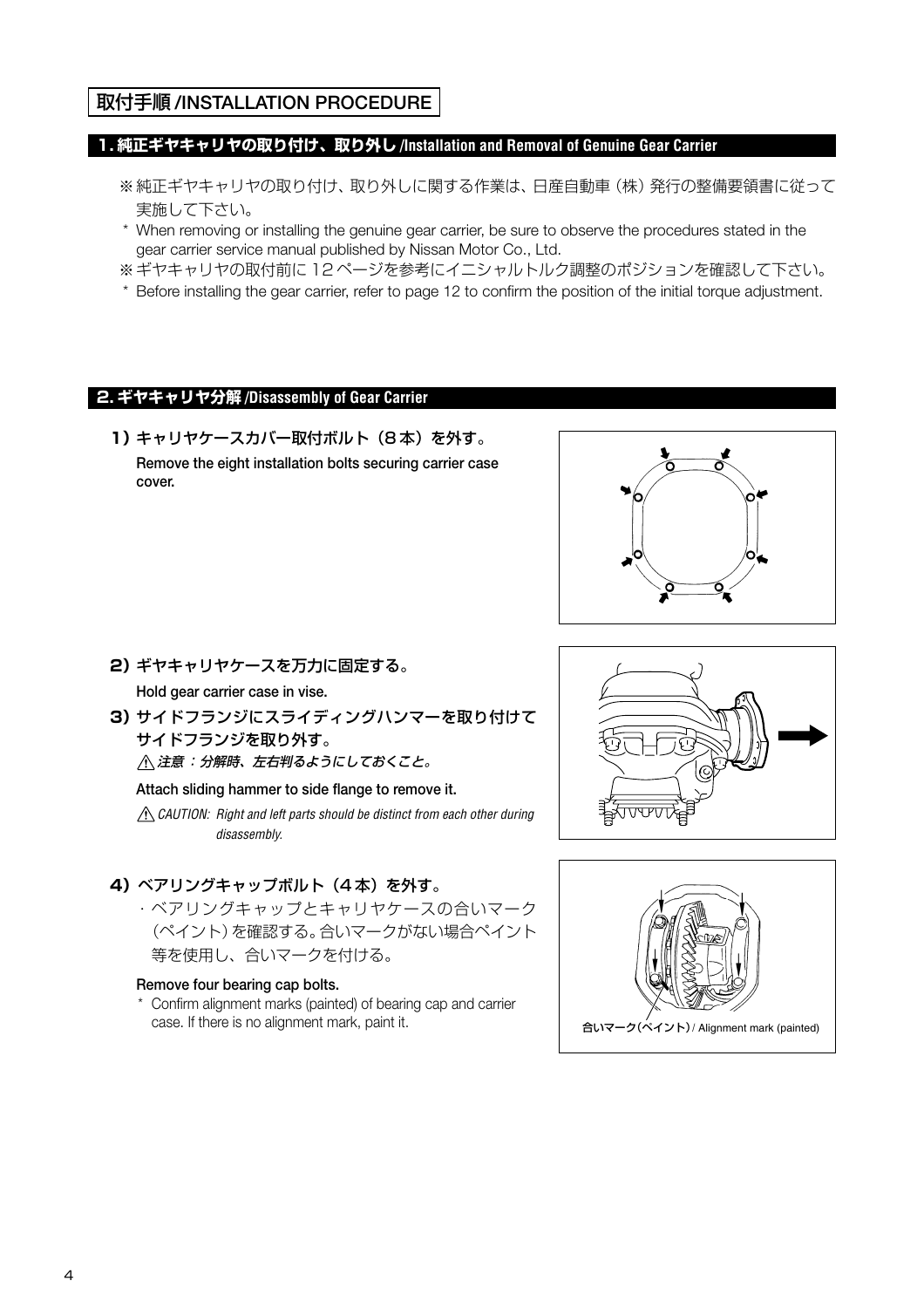# **3. ドライブギヤ及びデフケース取り外し /Removal of Drive Gear and Differential Case**

**1)**スライディングハンマーを使用してデフケース Assy と キャリヤケースを分離する。

**Use sliding hammer to separate differential case assembly and carrier case.**



**2)**デフケースを万力に固定し、サイドベアリングにプーラー セットを使用してデフケースから取り出す。 注意 :● 万力に固定する際、サイドベアリング及びドライブギヤ に傷をつけないよう、銅板等を介すること。

● 分解時、左右判るようにしておくこと。

**Hold differential case in vise and use puller set to take out side bearing from differential case.**

- CAUTION: When holding in vise, be sure to interpose copper plate or the like to prevent side bearing and drive gear from being damaged.
	- Right and left parts should be distinct from each other during disassembly.
- **3)**ドライブギヤ取付ボルト(10本)を外した後、プラスチック ハンマー等を使用し、ドライブギヤの横をたたきドライブギヤ を取り外す。

**After removing ten bolts securing drive gear, tap the side of drive gear with plastic hammer or the like to remove it.**





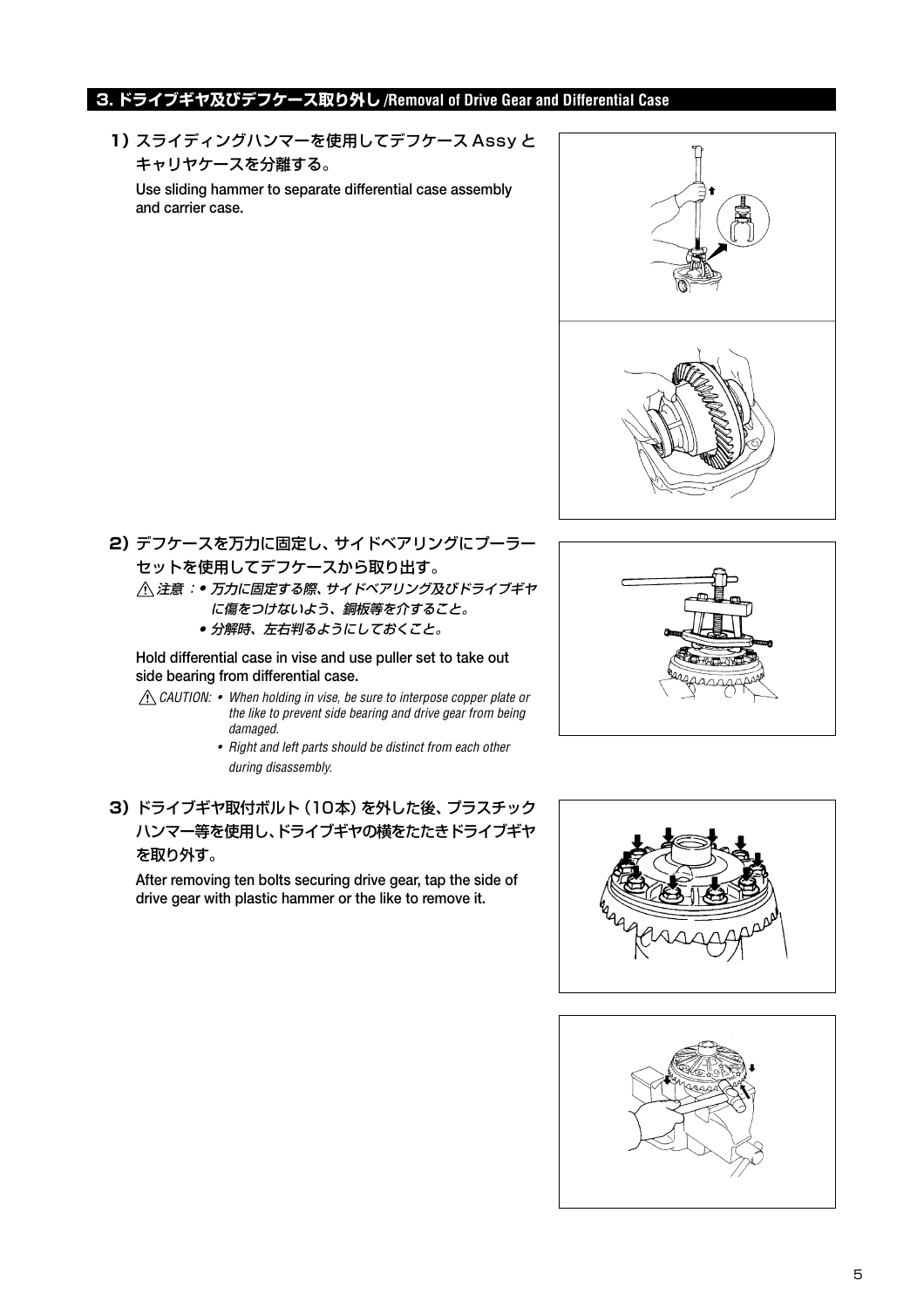# **4. ニスモ L.S.D. 組み付け /Installation of NISMO L.S.D.**

**1)**ドライブギヤのネジ部にロックタイトを 1 ~ 2 滴塗った 後、ドライブギヤをニスモ製デフケースに結合する。

**After applying one or two drops of Locktite to each of the threaded portions of drive gear, attach drive gear to NISMO differential case.**

- ・ボルト座面に防錆油を塗り、対角線に均等に締め付ける。
- · Apply rust preventive oil to the bearing surface of bolts and tighten them evenly in a diagonally tightening order.

締付トルク / Tightening torque: 標準型ボルトサイズ / Standard type bolt size (M12) :  $132.3 \sim 152.0$  N-m ( $13.5 \sim 15.5$  kgf-m /  $98 \sim 112$  ft-lbf) 強化型ボルトサイズ / Reinforced type bolt size (M13) : 176.5 ~ 196.1 N-m (18.0 ~ 20.0 kgf-m / 130 ~ 145 ft-lbf)

M12 のドライブギヤボルトには同梱のリングギヤボルト を使用して下さい。

Use the supplied ring gear bolts as M12 drive gear bolts.

**2)**サイドベアリングをデフケースにプレスを使用して圧入する。 注意:ベアリングの圧入始めはハンマーで軽打し、デフケースと ベアリングを直角にする。その後プレスにて圧入すること。

#### **Press side bearing into differential case using a press.**

 $\triangle$  CAUTION: First, tap bearing slightly with hammer to set differential case in a position perpendicular to bearing. Then press it in with a press.







# **3)**デフケースを組み付ける。

・ベアリング部のギヤオイルを塗った後、デフケース Assy をサイドベアリングアウターレースとともに、 キャリヤケースに組み付ける。

#### **Install differential case.**

 \* After applying gear oil to bearing, install differential case assembly to carrier case together with side bearing outer race.

**4)**ドライブギヤ歯面側及び背面側に分解前のアジャスト ワッシャーを組み付ける。

注意:ワッシャーは歯面側と背面側を組み間違えないこと。

・スペーサーにギヤオイルを塗り、キャリヤケースと アジャストワッシャーの間に組み付ける。

#### **Attach adjust washers before disassembled to the drive gear flank side and back side.**

 $\triangle$  CAUTION: Do not confuse the tooth flank and the back side when attaching washers.

 \* Apply gear oil to spacer and attach it between carrier case and adjust washer.



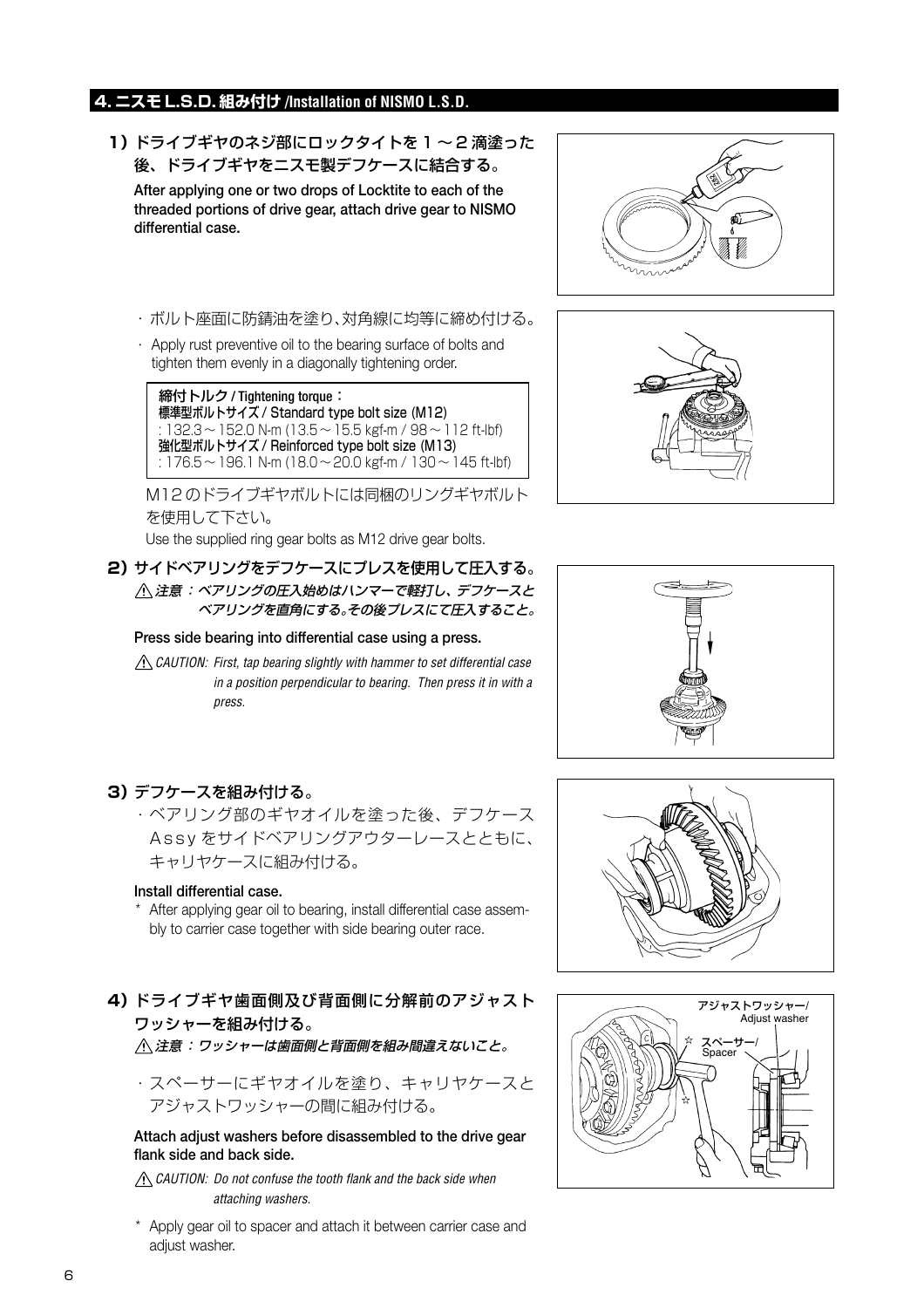## **5)**合いマークを合わせ、ベアリングキャップを組み付け、 ボルトを取り付ける。

**Align alignment marks, attach bearing cap, and tighten bolts to the specified torque.**

締付トルク / Tightening torque:

88.2 ~ 98.0 N-m (9.0 ~ 10.0 kgf-m/65.0 ~ 72.3 ft-lbf)



# **5. バックラッシュの点検 /Inspection of Backlash**

**1)**ダイヤルゲージをドライブギヤのフェース部にセットして、 バックラッシュを測定する。

**Set a dial gauge to the face of drive gear and measure the backlash.**



- ・バックラッシュが基準値を外れる場合、両方のサイド ベアリングアジャストワッシャーの厚さを同量ずつ増減 させて調整する。
- \* If the backlash does not satisfy the standard values, adjust by increasing or decreasing the thickness of both side bearing adjust washers.

#### バックラッシュ基準値 / Backlash standard values: ノーマルピッチ / Normal pitch:0.13 ~ 0.18 mm (0.005 ~ 0.007 in) ファインピッチ / Fine pitch:0.10 ~ 0.15 mm (0.004 ~ 0.006 in)

ノーマルピッチ、ファインピッチの区別 / Distinction between normal pitch and fine pitch ※ファイナルギヤ比でノーマルピッチ、ファインピッチを区別する。

\* Final gear ratio makes a distinction between normal pitch and fine pitch.

|               | ギヤ比/Gear ratio |             | ギヤ比/Gear ratio |
|---------------|----------------|-------------|----------------|
|               | 3.364          |             | 3.133          |
|               | 3.545          | 3.357       |                |
|               | 3.700          |             | 3.538          |
| ノーマル<br>ピッチ   | 3.900          |             | 3.692          |
|               | 4.111          | ファイン<br>ピッチ | 3.916          |
| /Normal pitch | 4.375          | /Fine pitch | 4.083          |
|               | 4.625          |             | 4.363          |
|               | 4.875          |             | 4.636          |
|               | 5.143          |             | 4.900          |
|               | 5.286          |             | 5.111          |
|               | 5.429          |             |                |





| バックラッシュが大きい場合/         | ドライブギヤ背面側ワッシャーを増し、ドライブギヤ歯面側ワッシャーを減らす。                                                                   |
|------------------------|---------------------------------------------------------------------------------------------------------|
| When backlash is large | Increase the thickness of washer on the drive gear back side and decrease that on the tooth flank side. |
| バックラッシュが小さい場合/         | . ドライブギヤ背面側ワッシャーを減らし、ドライブギヤ歯面側ワッシャーを増す。                                                                 |
| When backlash is small | Increase the thickness of washer on the drive gear tooth flank side and decrease that on the back side. |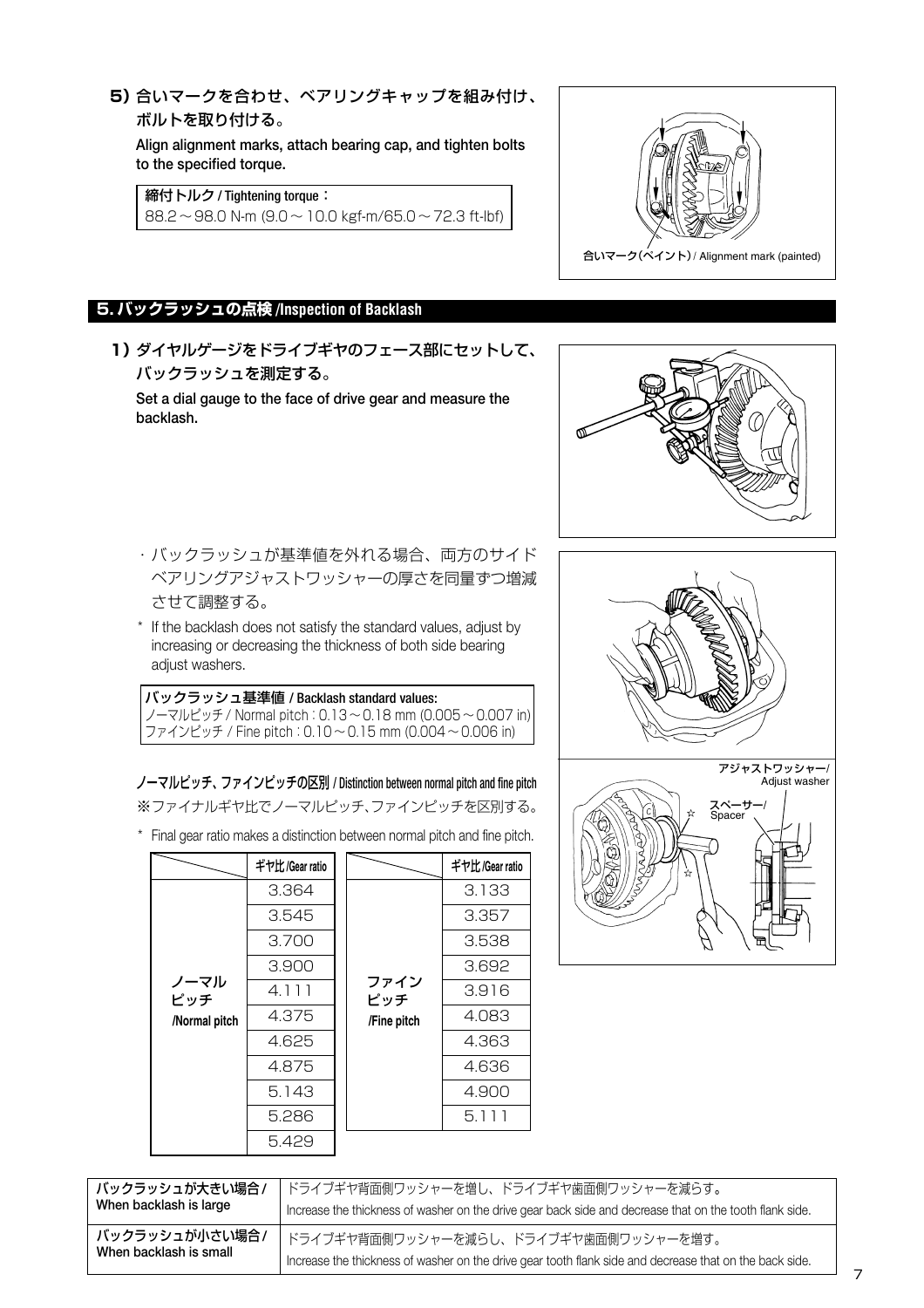| 厚さ/Thickness mm (in) | 部品番号/Parts number | 厚さ /Thickness mm (in) | 部品番号/Parts number |
|----------------------|-------------------|-----------------------|-------------------|
| 2.00(0.079)          | 38453 N3100       | 2.35(0.093)           | 38453 N3107       |
| 2.05(0.080)          | 38453 N3101       | 2.40(0.094)           | 38453 N310        |
| 2.10(0.083)          | 38453 N3102       | 2.45(0.096)           | 38453 N3109       |
| 2.15(0.085)          | 38453 N3103       | 2.50 (0.098)          | 38453 N3110       |
| 2.20(0.087)          | 38453 N3104       | 2.55(0.100)           | 38453 N3111       |
| 2.25(0.089)          | 38453 N3105       | 2.60(0.102)           | 38453 N3112       |
| 2.30(0.091)          | 38453 N3106       | 2.65(0.104)           | 38453 N3113       |

サイドベアリングアジャストワッシャー /Side Bearing Adjust Washer

## **2)**コンパニオンフランジを20回以上回転させた後プリロード ゲージを使用して、トータルプリロードを測定する。

・プリロードが基準値を外れる場合、サイドベアリング アジャストワッシャーの厚さを両方同量ずつ増減させて 調整する。

注意:ワッシャーは必ず同量ずつ増減のこと。

#### **After turning companion flange 20 times or more, measure the total preload using a preload gauge.**

 \* If the preload does not satisfy the standard values, adjust by increasing or decreasing the thickness of side bearing adjust washers by the same amount.

 $\triangle$  CAUTION: Be sure to increase or decrease by the same amount.

プリロードが大きい場合 **/When preload is large:**

ワッシャーの厚さを薄くする /Thin washers.

プリロードが小さい場合 **/When preload is small:** ワッシャーの厚さを厚くする /Thicken washers.

トータルプリロード基準値 **/Total preload standard values:**  $1.37 \sim 3.14$  N-m  $(0.14 \sim 0.32$  kgf-m  $/0.31 \sim 0.71$  lbf)

#### (参考 **/Reference**)

サイドベアリングロード基準値 **/Side bearing load standard values:**  $0.29 \sim 1.47$  N-m  $(0.03 \sim 0.15$  kgf-m  $/0.07 \sim 0.33$  lbf)

#### (参考 **/Reference**)

ピニオンベアリングロード基準値(オイルシール付き)**/ Pinion bearing load standard values (Oil seal attached):**  $1.08 \sim 1.67$  N-m  $(0.11 \sim 0.17$  kgf-m  $/0.24 \sim 0.38$  lbf)

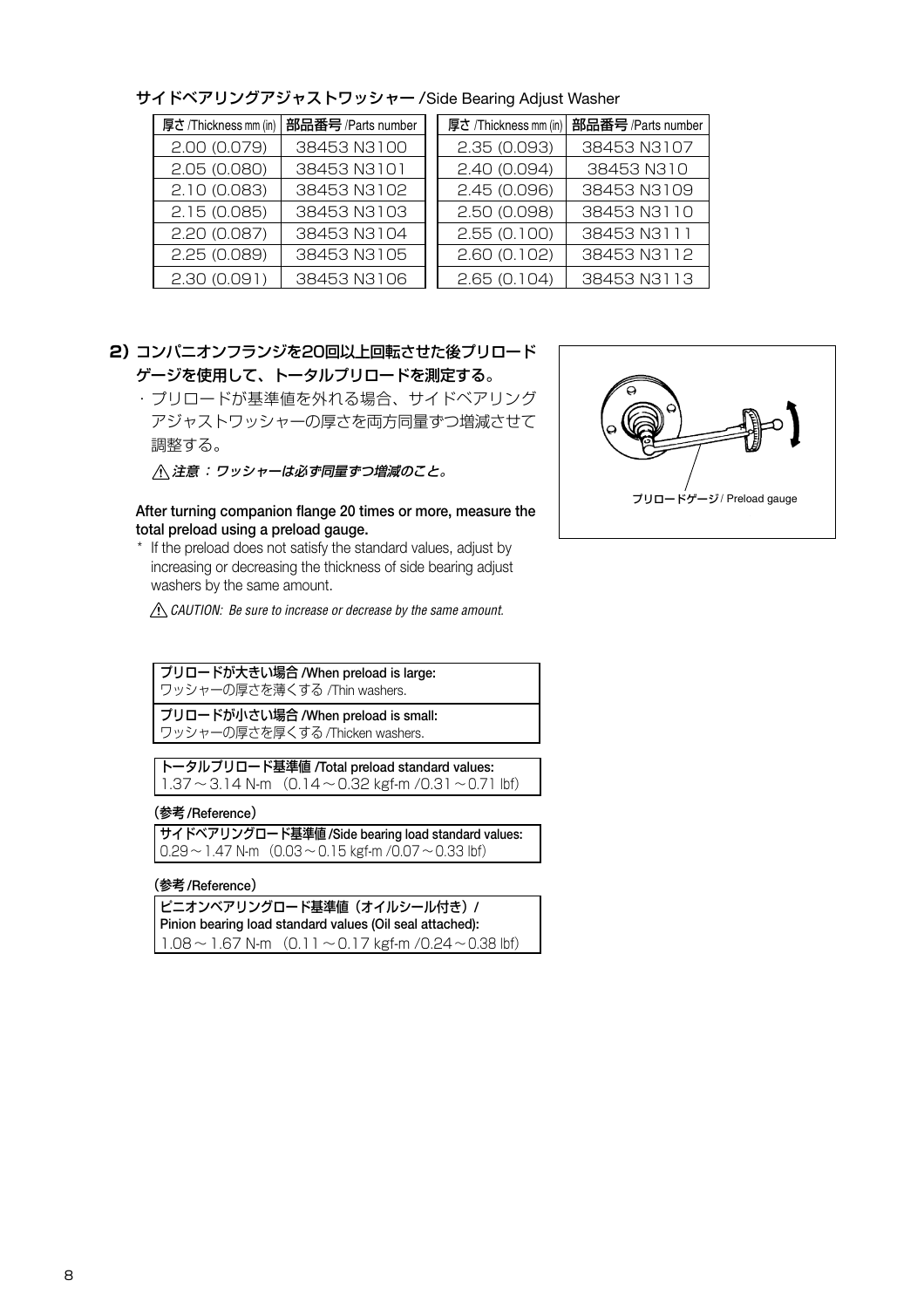#### **6. 歯当たり点検 /Inspection of Tooth Contact**

- **1)**ドライブギヤの歯面、両面にダイカトールPL-1(光明丹) を薄く塗り、ドライブギヤ及びドライブピニオンを回転さ せ、歯当たりを点検する。
	- ・歯当たりの点検は、ドライブギヤの4ケ所で行い、ドラ イブ側(加速側)、バック側(減速側)、両方点検する。

**Apply PL-1 (minium) slightly to both tooth flank and back sides of drive gear and turn drive gear and drive pinion to check the tooth contact.**

- · Check the tooth contact at four points of drive gear, and check both drive side (acceleration side) and back side (deceleration side).
- ・歯当たりが不良の場合、ピニオンハイトアジャスト ワッシャーの厚さを増減させて、ピニオンハイトを調整 する。
- · If the tooth contact is poor, adjust the pinion height by increasing or decreasing the thickness of pinion height adjust washer.





#### **7. キャリヤケースの取り付け /Installation of Carrier Case**

- **1)**キャリヤケースカバーの取付面を清掃し脱脂する。 **Clean and degrease the surface of the carrier case cover.**
- **2)**付属のガスケットを使用し、キャリヤケースカバーを取付 ボルト(8 本)で取り付ける。

**Using the provided gasket, install the carrier case cover with the eight installation bolts.**

締付トルク / Tightening torque:  $39.2 \sim 49.0$  N-m (4.0  $\sim$  5.0 kgf-m / 28.9  $\sim$  36.0 ft-lbf)

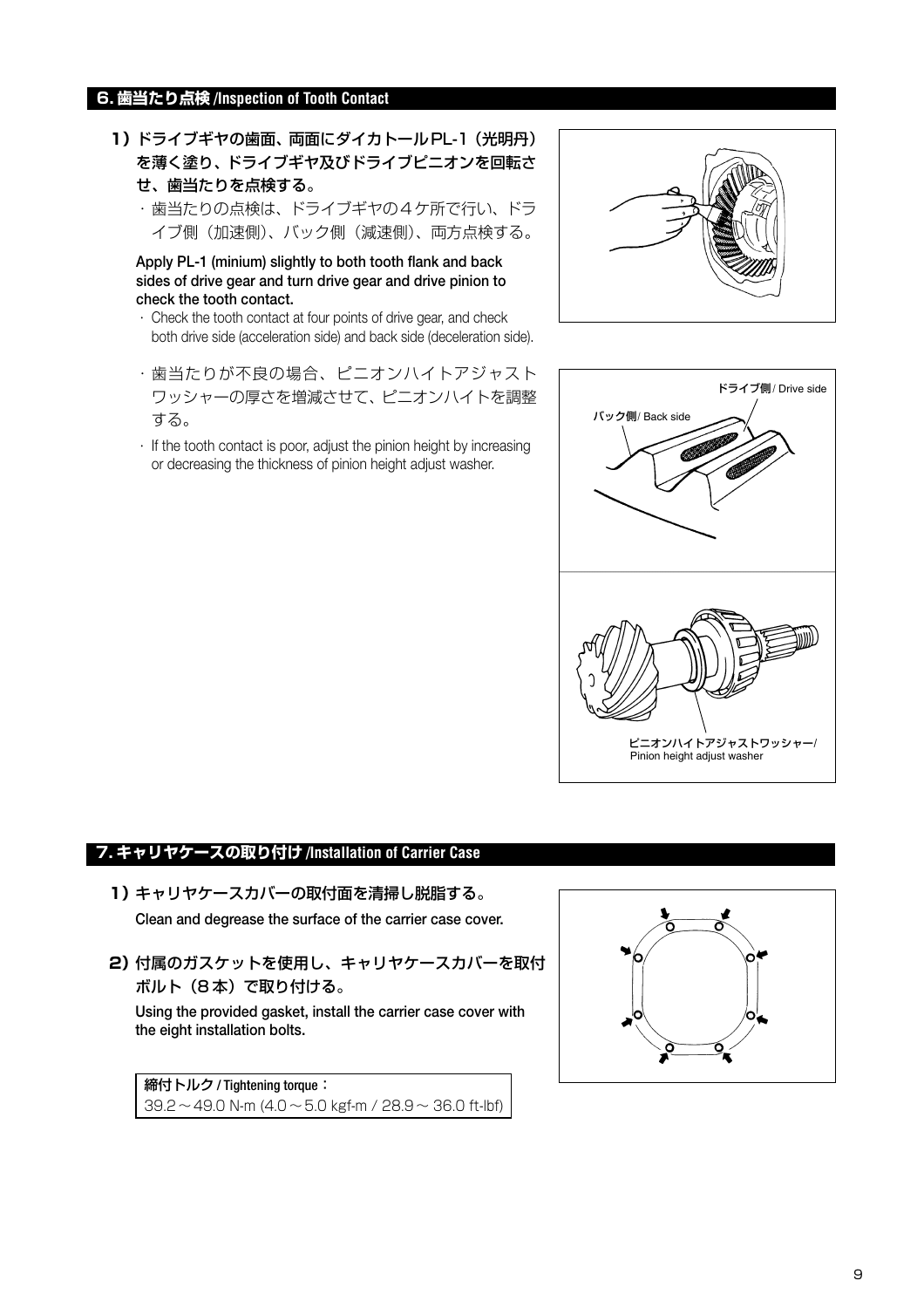# **8. サイドフランジの挿入 /Insertion of Side Flange**

- **※** GT L.S.D. サイドフランジ挿入時の注意点
- **\* Cautions when inserting GT L.S.D. side flange**
- デフを上から見た場合/ 左/ 右/ (助手席側)  $\left(\begin{array}{ccc} \begin{pmatrix} \bullet & \bullet \\ \bullet & \bullet \end{pmatrix} & \begin{pmatrix} \bullet & \bullet \\ \bullet & \bullet \end{pmatrix} \end{array}\right)$  (運転席側) Left Right (Passenger side) (Driver side) Differential gear viewed from top



外したサイドフランジを左右そのまま挿入して下さい。

 **· RS015/020-A**

Insert the removed right and left side flanges as is.



・RS015/020-A 以外の場合

現車についていたサイドフランジは使用しません。リヤ ハイポイドのギヤ比で、左右が異なります。 まず、同梱されているサイドフランジの長さを確認して 下さい。

- **· Other than RS015/020-A** Do not use the side flanges attached to your vehicle. The ratios of right and left rear hypoid gears differ from each other. First, confirm the length of attached side flanges.
- ・ハイポイドのギヤ比が 4.000 以下 (例 3.900、3.700 等)
- **· Hypoid gear ratio is equal to or less than 4.000 (e.g. 3.900, 3.700)**
- ・ハイポイドのギヤ比が 4.000 以上 (例 4.083、4.111 等)
- **· Hypoid gear ratio is equal to or more than 4.000 (e.g. 4.083, 4.111)**





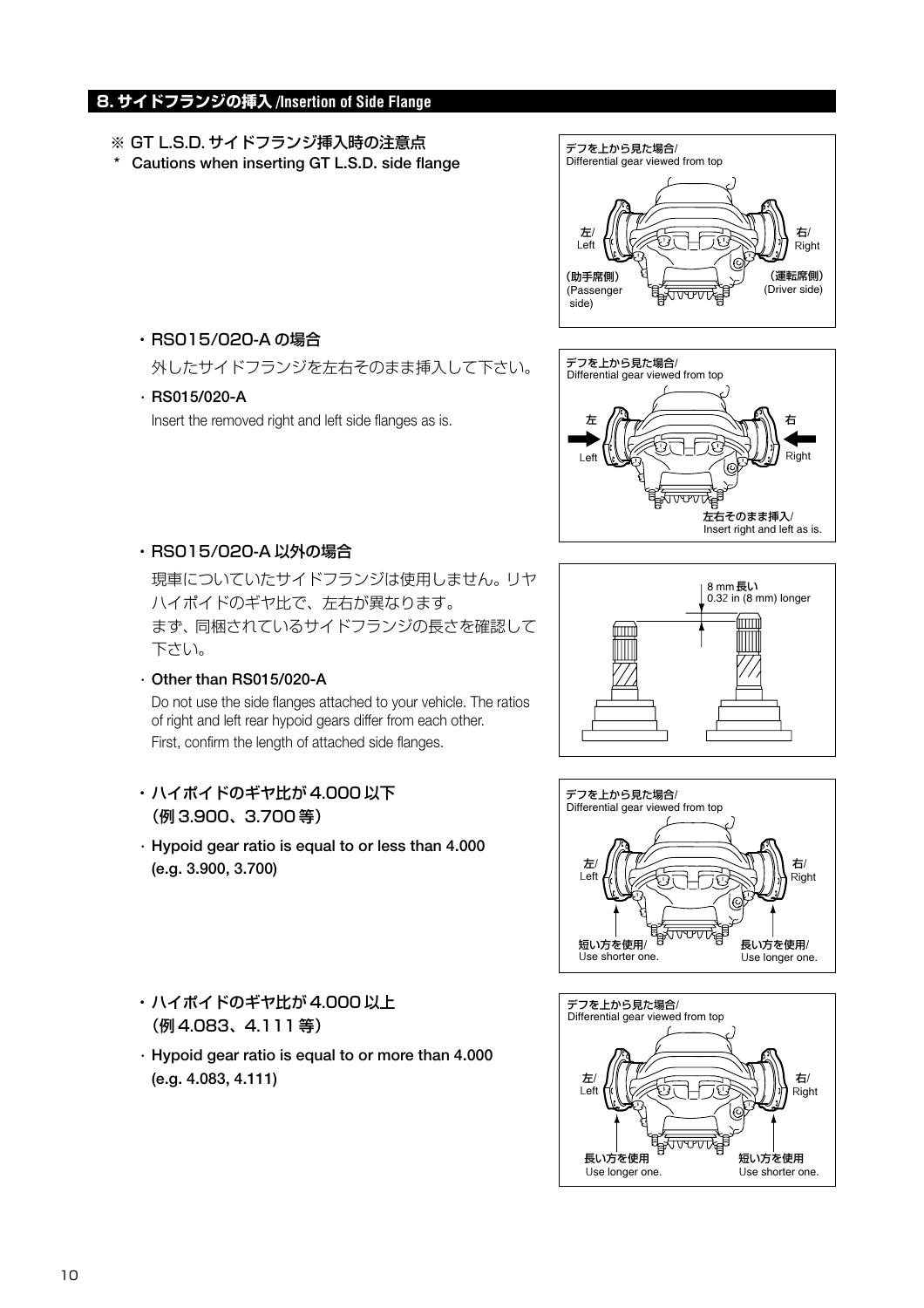#### **※** GT L.S.D.pro サイドフランジ挿入時の注意点

#### **\* Cautions when inserting GT L.S.D.pro side flange**

#### ・RSS15/20-D5 の場合

現車についていたサイドフランジは使用しません。 左右で長さが異なります。同梱されているサイドフラン ジの長さを確認して下さい。

#### **· RSS15/20-D5**

Do not use the side flanges attached to your vehicle. The ratios of right and left rear hypoid gears differ from each other. First, confirm the length of attached side flanges.





#### ・RSS15/20-D5 以外の場合

現車についていたサイドフランジは使用しません。 左右共同じ長さです。同梱されているサイドフランジの 長さを確認して下さい。

## **· Other than RSS15/20-D5**

Do not use the side flanges attached to your vehicle. The length of right and left are same. First, confirm the length of supplied side flanges.